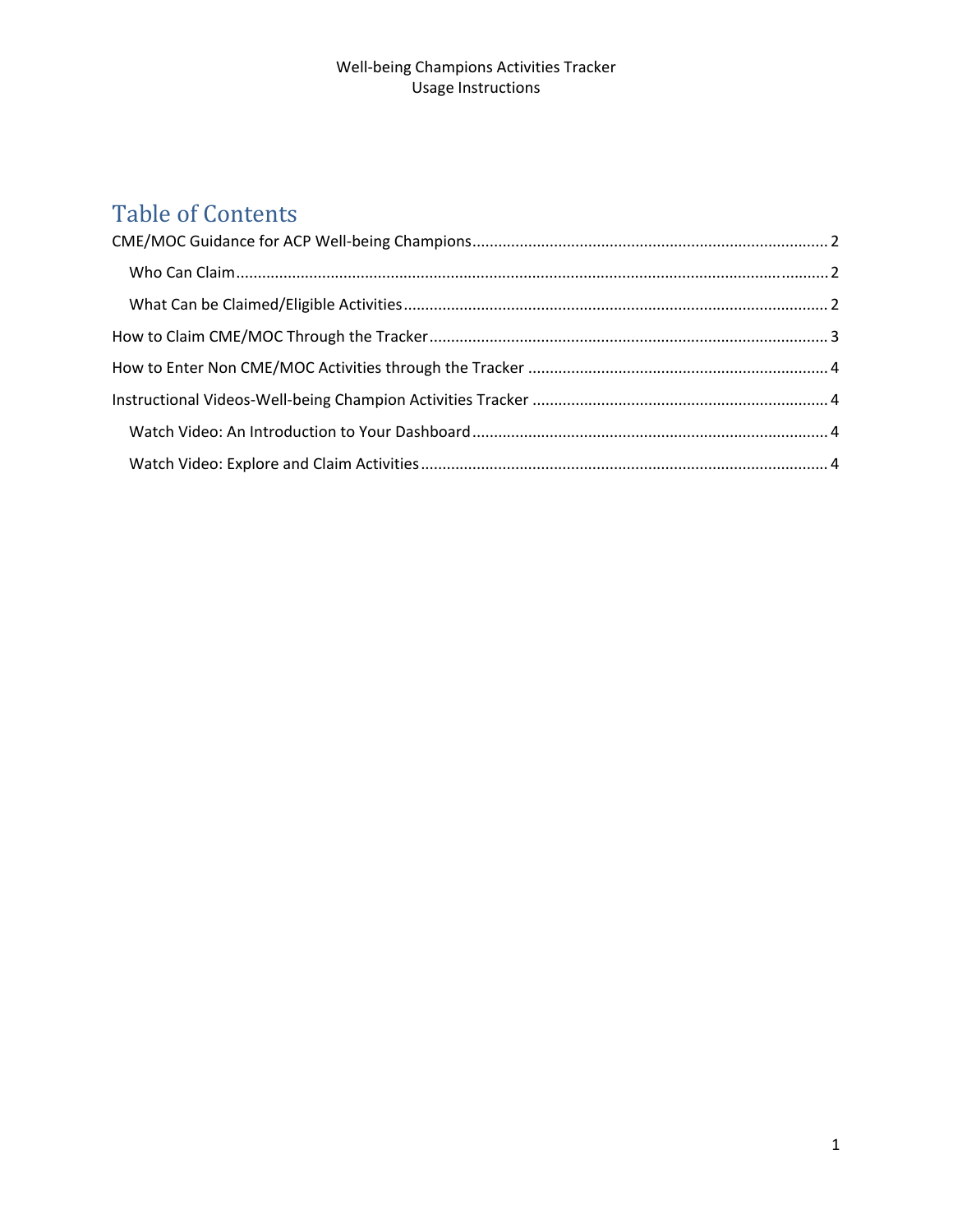# CME/MOC Guidance for ACP Well-being Champions

As of Monday, October 15, 2018, ACP Well‐being Champions can earn both *AMA PRA Category 1 Credit(s)™* and ABIM MOC points for certain Champion‐related activities. This document explains who can request CME/MOC; allowable CME/MOC activities; and how to request the CME/MOC.

### Who Can Claim

- 1. *All Well‐being Champions initially trained in 2018 or earlier* can claim up to 25 CME credits and 25 MOC points for the period October 15, 2018 through March 31, 2022 (one-year pandemic extension).
	- If you are reappointed for a second three-year term, you will be eligible to claim up to 40 CME credits and 40 MOC points for for the new term period
- 2. *All Well‐being Champions initially trained in 2019 or later* can claim up to 40 CME credits and MOC points total for the three-year term starting the month of the year they are trained up to three years later (one‐year pandemic extension through March 2023 for 2019 WBCs).
	- If you are reappointed for an additional term, you will be eligible to claim an additional 40 CME credits and 40 MOC points for the new term period.
- NOTE: If you drop out of the Well-Being Champion role during your term, you must notify ACP Well-being staff immediately. You will not be able to earn Well-being CME/MOC as of your drop‐out date.

### What Can be Claimed/Eligible Activities

In general, you may claim CME/MOC for any ACP‐sponsored Well‐being Champion Program‐related training and any other well‐being related activity that meets the "self‐study'" criteria as described below.

#### NOTE:

(1) You cannot claim CME credit (or MOC points) through ACP for events where you are a presenter. This is considered teaching and is eligible for AMA PRA category 2 credit, which ACP does not confer. Please go directly through AMA if you wish to claim teaching credits.

(2) If an activity already offers CME/MOC, you must obtain those through that activity's CME provider, not ACP.

#### Eligible Activities

*ACP Well‐Being Champion initial training* for those *initially trained in 2019 or beyond*. We will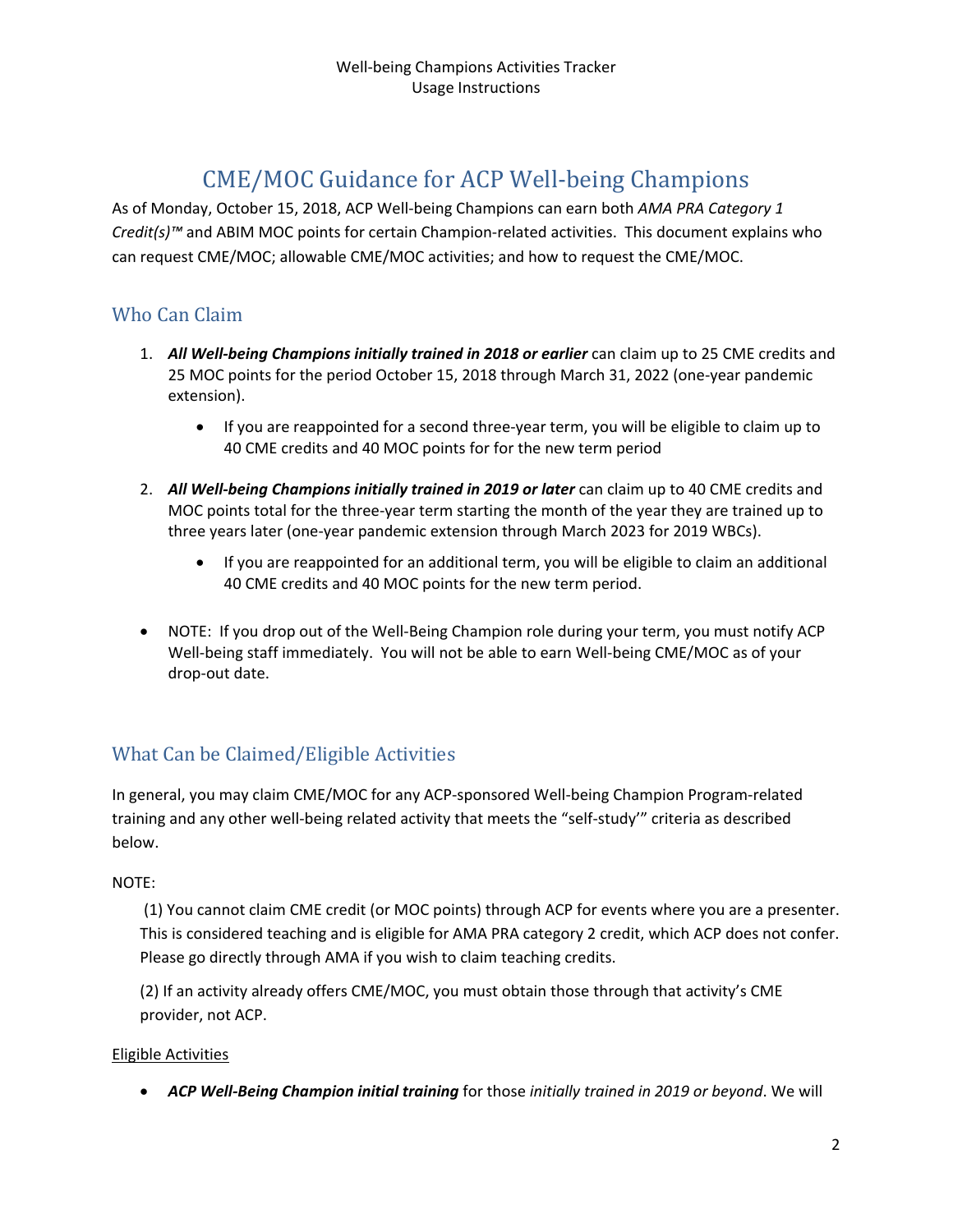#### Well‐being Champions Activities Tracker Usage Instructions

tell you how many CME credits you can claim.

- *Well‐being Champion virtual training* provided 4‐6x /year by ACP staff. Credit (1 CME credit + MOC point) given for live or recorded participation.
- *Self‐Study activities related to well‐being.* These are activities you undertake that are not already designated CME‐eligible to learn more about relevant well‐being topics or skills. These could include:
	- o *Talks and Webinars* live or recorded (e.g., TED) on a relevant topic (e.g., physician suicide; workflow innovations to decrease burden)
	- o *Articles* peer reviewed or trade press, on relevant topics (e.g., "How Mindfulness Helps Clinicians Cope with Stress"; "Outcomes of a Study to Assess Changes in Clinician Scheduling to Reduce Burden")
	- o *Workshops –* (e.g., Coaching for Success; Measuring and Addressing Burnout)
	- o *Received Coaching or Mentoring ‐* sessions you attended through ACP coaching or mentoring session you received to gain knowledge and skills for your WBC service
	- o *Classes and courses not otherwise CME‐eligible*

# How to Claim CME/MOC Through the Tracker

You can claim CME/MOC directly from the Well-being Champion Activities Tracker accessible through the Champions resource page or through MyACP. Note that you must be logged in to ACPonline to access. CME and MOC eligible activities for ACP Well-being Champions include the initial wellbeing training (for classes starting 2019 or later; # CME credits and MOC points to be determined each year), ACP Well‐being Champion virtual training webinars (1 point) and self‐study activities (can be claimed in increments of .25).

On the Activities and Claims page of the Tracker, choose the CME activity and click claim. This will lead you to the milestone page where you need to complete the required fields. Click save and you will be directed to your confirmation page. To view your full transcript, click on CME Transcript at the top left menu.

- CME claims can be made at any time in the allowable term for activities taking place within the allowable term, although we urge you to claim your credit and MOC points timely.
- MOC points As long as you are enrolled in the ABIM MOC program and your Date of Birth and ABIM number are on file, you will automatically receive MOC points related to your CME activity. If you get an error message, please contact Crissy Walter at cwalter@acponline.org
- *MOC points must be claimed in the same year that the corresponding CME credit is earned*.
- *To view your ABIM MOC claims and transcript, please visit the ABIM site https://www.abim.org/*

Claiming of CME/MOC will be on the honor system; however, accrediting agencies do have the right to audit and ACP reserves the right to request additional information from you as needed.